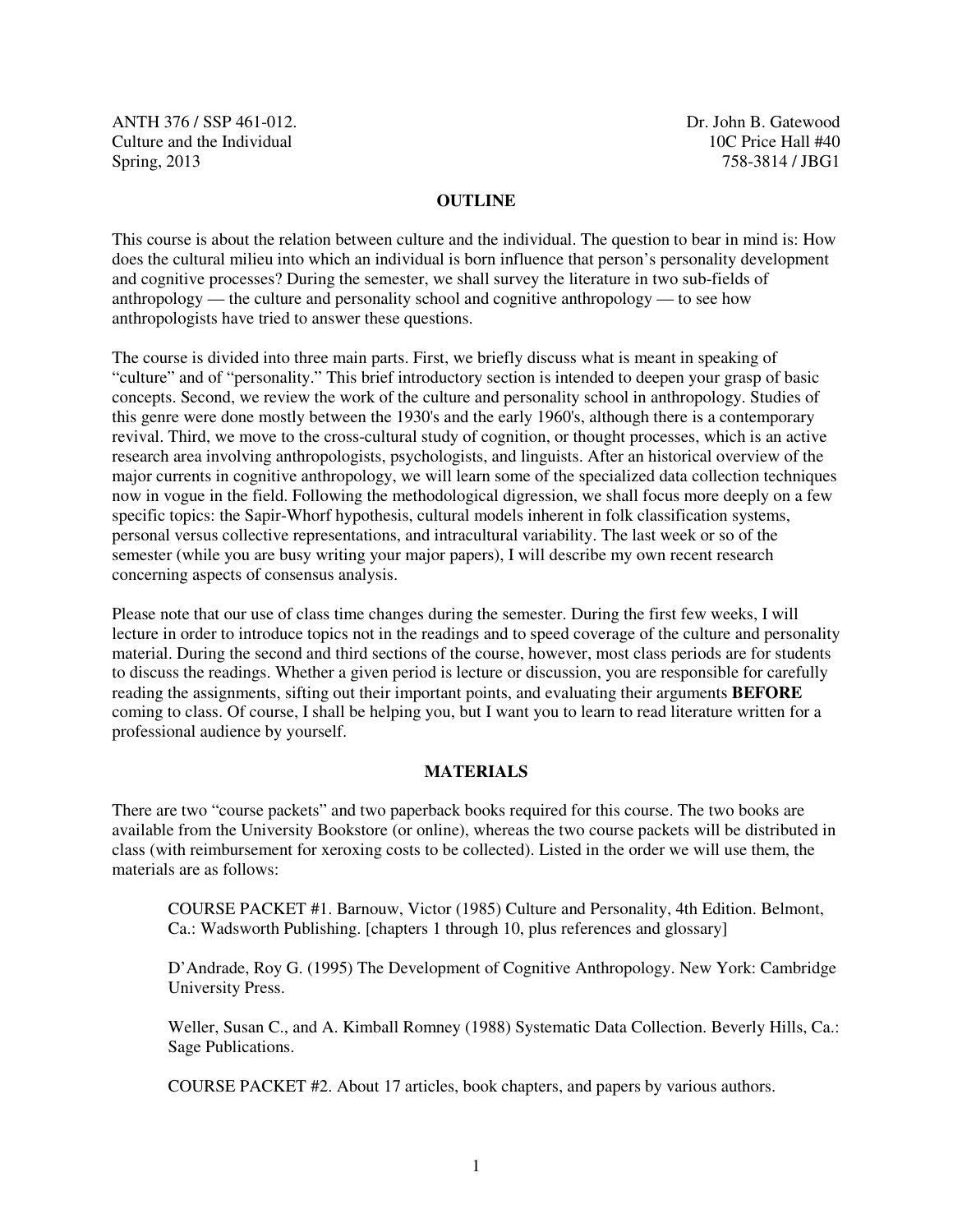### **REQUIREMENTS**

Your grade in the course will be determined by a variety of assignments. Briefly, the course requirements are as follows:

| In-class exam covering Course Packet #1 readings     | 200 points           |
|------------------------------------------------------|----------------------|
| In-class exam covering Course Packet #2 readings     | 200 points           |
| CourseSite postings on D'Andrade (chapters $2 - 9$ ) | 50 points            |
| Take-home essays based on D'Andrade's book           | 100 points           |
| Short essay (about 5 pages) early in the semester    | 40 points            |
| Three article critiques (about 2 pages each)         | 60 points            |
| Research paper, with re-write (about 15 pages)       | 200 points           |
| Class participation                                  | 50 points            |
|                                                      | Total = $900$ points |

Note that attendance is required, and especially so during the data-collection exercises. Also, you should read all assignments in advance of the period for which they are assigned. In this way, our discussion of them is more profitable.

### **CLASS PERIODS BY CALENDAR DAYS**

| Monday   | Tuesday | Wednesday | Thursday | Friday   |
|----------|---------|-----------|----------|----------|
| Jan 14   |         | Jan $16$  |          | Jan 18   |
| Jan $21$ |         | Jan $23$  |          | Jan 25   |
| Jan 28   |         | Jan $30$  |          | Feb 1    |
| Feb 4    |         | Feb 6     |          | Feb 8    |
| Feb 11   |         | Feb 13    |          | Feb 15   |
| Feb 18   |         | Feb 20    |          | Feb 22   |
| Feb 25   |         | Feb 27    |          | Mar 1    |
| Mar 4    |         | Mar 6     |          | Mar 8    |
|          |         |           |          |          |
| Mar 18   |         | Mar 20    |          | Mar 22   |
| Mar 25   |         | Mar 27    |          | Mar 29   |
| Apr 1    |         | Apr 3     |          | Arp 5    |
| Apr 8    |         | Apr $10$  |          | Apr $12$ |
| Apr 15   |         | Apr 17    |          | Apr 19   |
| Apr 22   |         | Apr 24    |          | Apr 26   |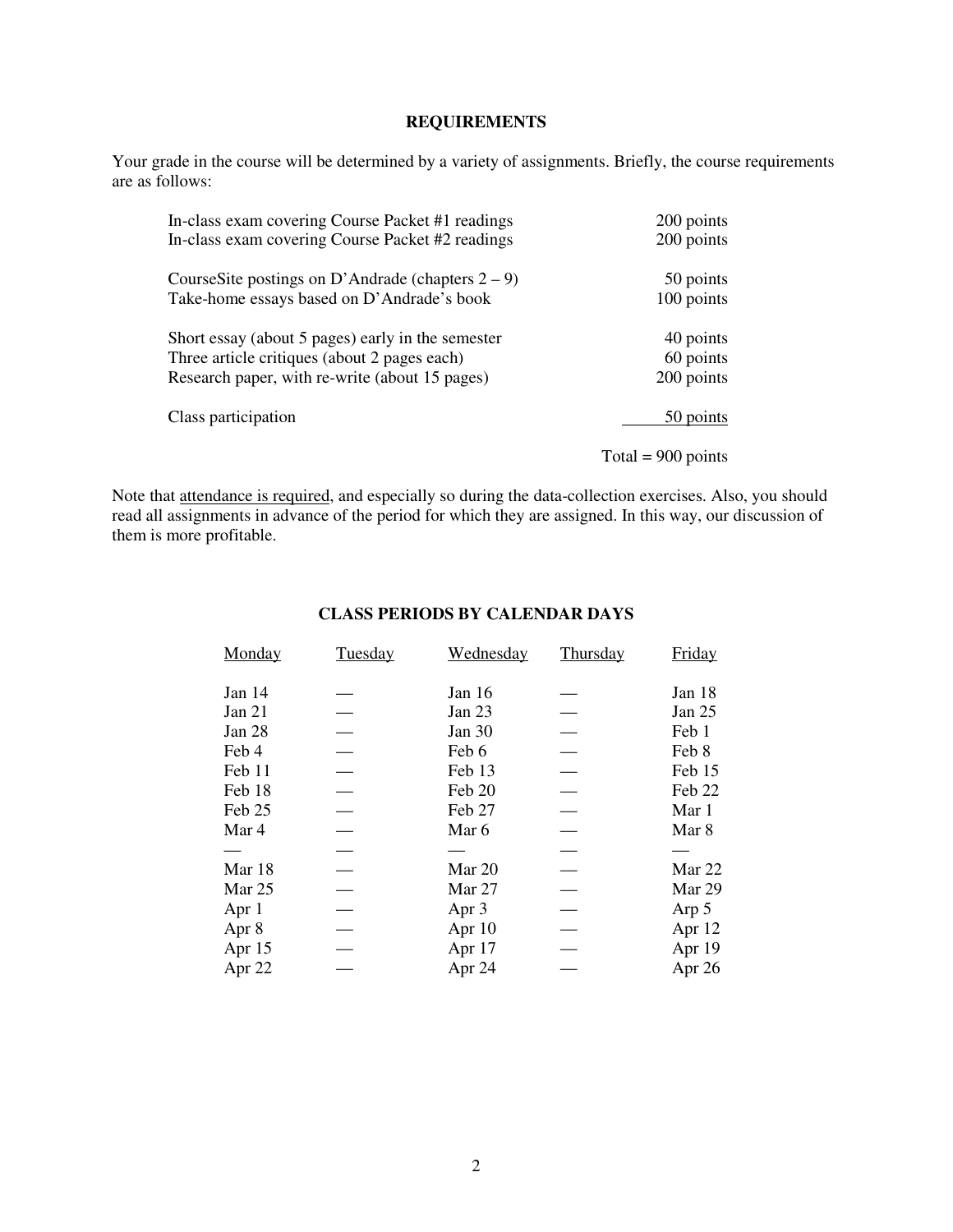## **SCHEDULE OF TOPICS**

## **PART I: PSYCHOLOGICAL AND CULTURAL LEVELS OF BEHAVIOR**

| 1. Jan $14 \,(M)$                | <b>Introductory Remarks</b><br>Definitions of Personality and of Culture<br>Barnouw (1985), pp. 3-11                                                      |
|----------------------------------|-----------------------------------------------------------------------------------------------------------------------------------------------------------|
| 2. Jan $16(W)$                   | Personality and Culture: Phenomenal Levels or Analytical Perspectives?<br>Barnouw (1985), pp. 3-11                                                        |
| 3. Jan 18 (F)                    | Models of "Core of Personality" and How Each Views the Relation between<br><b>Culture and Personality</b><br>Barnouw (1985), pp. 11-33                    |
| PART II: CULTURE AND PERSONALITY |                                                                                                                                                           |
| 4. Jan 21 (M)                    | Brief History of the Notion of Social Character<br>Barnouw (1985), pp. 34-55                                                                              |
| 5. Jan 23 (W)                    | Configurationalist Approaches: Ruth Benedict (also, Morris Opler and<br>E. Adamson Hoebel)<br>Barnouw (1985), pp. 59-75                                   |
| 6. Jan $25(F)$                   | Configurationalist Approaches: Margaret Mead<br>Barnouw (1985), pp. 94-109                                                                                |
| 7. Jan 28 (M)                    | Configurationalist Approaches: Gregory Bateson<br>Barnouw (1985), pp. 74-75 & 120-127                                                                     |
| 8. Jan 30 (W)                    | Cultural Relativism versus Human Nature: Sigmund Freud, Bronislaw<br>Malinowski, and the Universality of the Oedipus Complex<br>Barnouw (1985), pp. 76-93 |
| 9. Feb $1(F)$                    | Basic and Modal Personality Structure: Abraham Kardiner, Ralph Linton, and<br>Cora DuBois<br>Barnouw (1985), pp. 110-120                                  |
| 10. Feb $4(M)$                   | Crisis in Culture and Personality Studies<br>Barnouw (1985), pp. 131-145                                                                                  |
| 11. Feb $6(W)$                   | The Cross-Cultural Correlational Method<br>Barnouw (1985), pp. 153-169 & 188-202                                                                          |
| 12. Feb 8 (F)                    | Critique of the Cross-Cultural Correlational Method<br>Barnouw (1985), pp. 145-150                                                                        |
| 13. Feb 11 (M)                   | ----- FIRST EXAM -----                                                                                                                                    |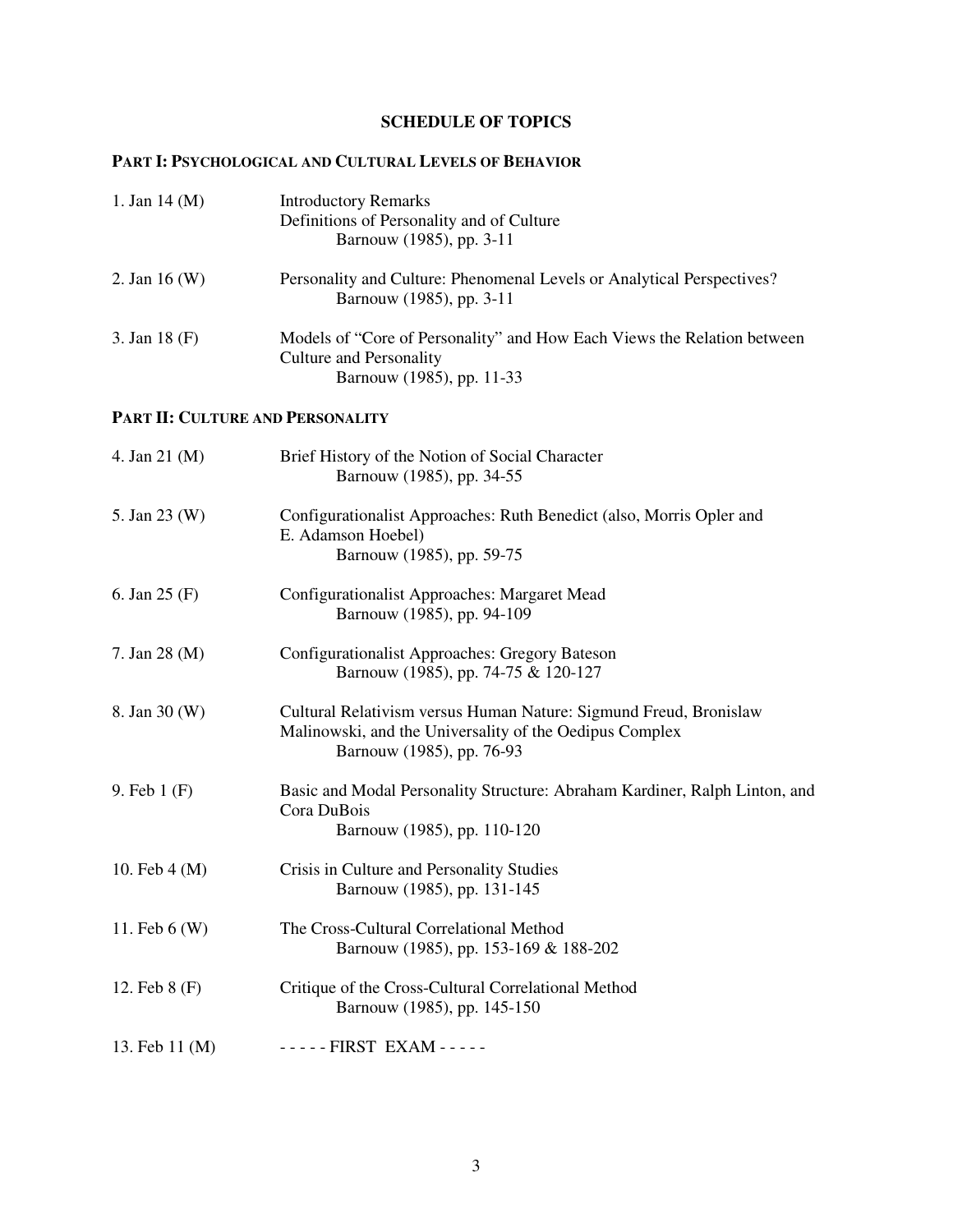# **PART III: CULTURE AND COGNITION**

| 14. Feb 13 (W)           | Historical Background to Cognitive Anthropology<br>Barnouw (1985), pp. 170-187<br>D'Andrade (1995), Preface & Chapter 1                                 |
|--------------------------|---------------------------------------------------------------------------------------------------------------------------------------------------------|
| 15. Feb 15 (F)           | Toward an Analysis of Meaning & The Classic Feature Model<br>D'Andrade (1995), Chapters $2 & 3$                                                         |
| 16. Feb 18 (M)           | Extension of the Classic Feature Model<br>D'Andrade (1995), Chapter 4                                                                                   |
| 17. Feb 20 (W)           | <b>Folk Taxonomies</b><br>D'Andrade (1995), Chapter 5                                                                                                   |
| 18. Feb 22 (F)           | The Growth of Schema Theory<br>D'Andrade (1995), Chapter 6                                                                                              |
| 19. Feb 25 (M)           | <b>GUEST LECTURE by Dr. Andrea Bender</b>                                                                                                               |
| 20. Feb 27 (W)           | <b>Models and Theories</b><br>D'Andrade (1995), Chapter 7                                                                                               |
| 21. Mar $1(F)$           | - - - - - TAKE-HOME ESSAY QUESTIONS DISTRIBUTED - - - - -<br><b>Cultural Representations and Psychological Processes</b><br>D'Andrade (1995), Chapter 8 |
| 22. Mar 4 (M)            | <b>Cognitive Processes and Personality</b><br>D'Andrade (1995), Chapter 9                                                                               |
| 23. Mar 6 (W)            | Data Collection Methods: Free Listing [and Paired Comparisons]<br>Weller & Romney (1988), pp. 9-20                                                      |
| 24. Mar 8 (F)            | Data Collection Methods: Pile-Sorts<br>Weller & Romney (1988), pp.20-31                                                                                 |
| ----- SPRING BREAK ----- |                                                                                                                                                         |
| 25. Mar 18 (M)           | Data Collections Methods: Triadic Comparisons<br>Weller & Romney (1988), pp. 31-37 & 49-55                                                              |
| 26. Mar 20 (W)           | ----- TAKE-HOME ESSAYS DUE -----<br>Analyses and Discussion of the Class's Data Collections                                                             |
| $6(2):5-10.$             | Gatewood, John B. (1999) CultureOne Step at a Time. The Behavioral Measurement Letter                                                                   |
| Letter $7(1):20-24$ .    | Gatewood, John B. (2000) CultureOne Step at a Time (Part 2). The Behavioral Measurement                                                                 |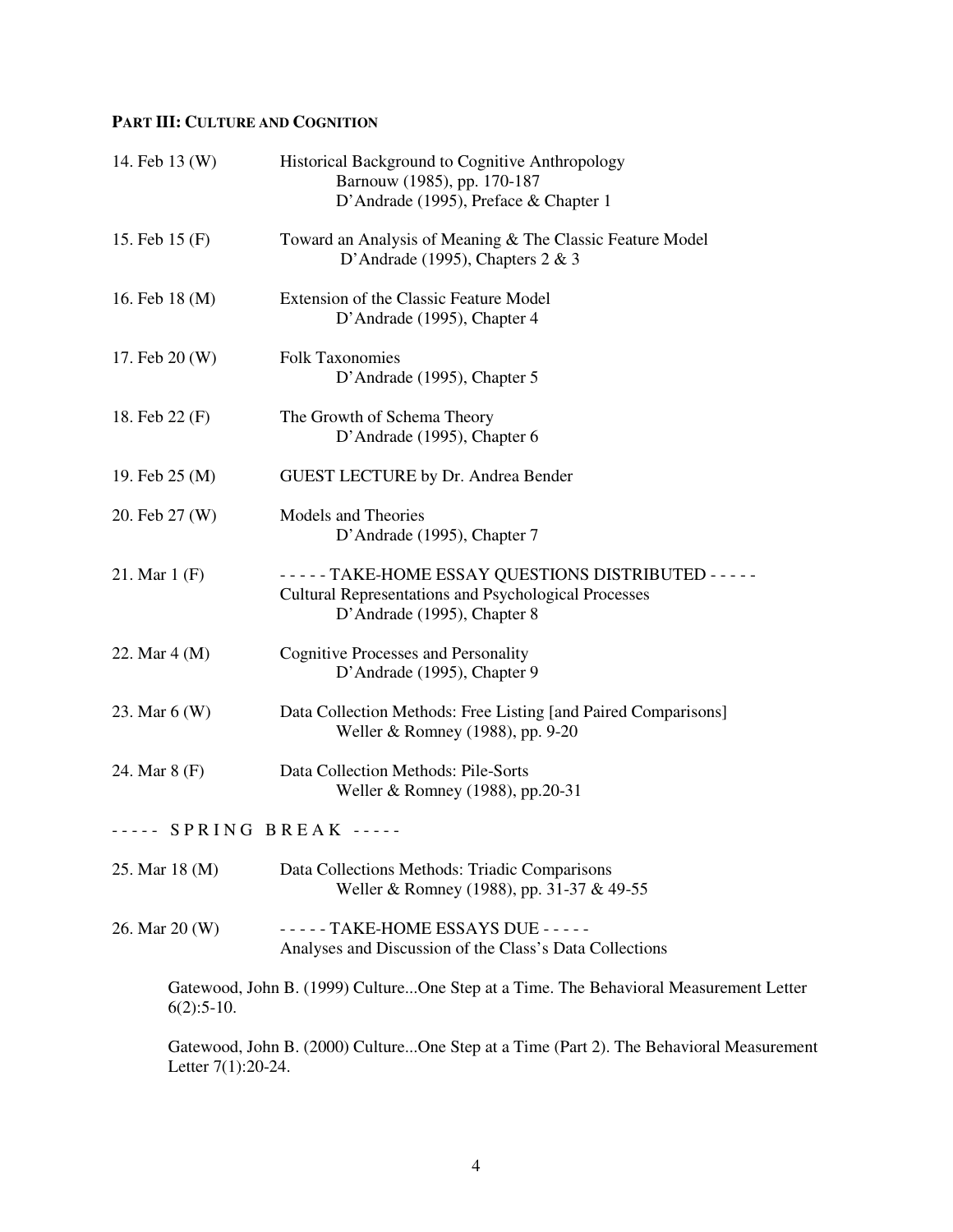27. Mar 22 (F) The Sapir-Whorf Hypothesis

\* Whorf, Benjamin Lee (1956) The Relation of Habitual Thought and Behavior to Language. In John B. Carroll, ed., Language, Thought, and Reality: Selected Writings of Benjamin Lee Whorf. Pp. 134-159. Cambridge, MA: The M.I.T. Press. [Essay originally published in 1941.]

Von Bertalanffy, Ludwig (1968) The Relativity of Categories. In General Systems Theory, Revised Edition. Pp. 222-250. New York: George Braziller. [Chapter originally published in 1955.]

#### 28. Mar 25 (M) The Sapir-Whorf Hypothesis (continued)

Berlin, Brent and Paul Kay (1969) Basic Color Terms: Their Universality and Evolution. Berkeley: University of California Press.

29. Mar 27 (W) The Sapir-Whorf Hypothesis (continued)

Lucy, John A. and Richard A. Shweder (1979) Whorf and His Critics: Linguistic and Nonlinguistic Influences on Color Memory. American Anthropologist 81:581-615.

30. Mar 29 (F) Systems of Folk Classification

D'Andrade, Roy G. (1985) Character Terms and Cultural Models. In J. Dougherty, ed., Directions in Cognitive Anthropology. Pp. 321-343. Urbana: University of Illinois Press.

Gatewood, John B. (1997) Semantic Models and Survey Research: What Do Respondents Respond to? Presented at the 96<sup>th</sup> Annual Meeting of the American Anthropological Association, Washington, D.C., Nov 19-23.

31. Apr 1 (M) Systems of Folks Classification (continued)

\* Dougherty, Janet W. D. and Charles M. Keller (1985) Taskonomy: A Practical Approach to Knowledge Structures. In J. Dougherty, ed., Directions in Cognitive Anthropology. Pp. 161-174. Urbana: University of Illinois Press.

Gatewood, John B. (1985) Actions Speak Louder Than Words. In J. Dougherty, ed., Directions in Cognitive Anthropology. Pp. 199-219. Urbana: University of Illinois Press.

32. Apr 3 (W) Personal versus Collective Representations

Gatewood, John B. (2011) Socially Distributed Cognition. In P. C. Hogan, ed., The Cambridge Encyclopedia of the Language Sciences, pp. 779-781. New York: Cambridge University Press.

Gatewood, John B. (2011) Personal Knowledge and Collective Representations. In D. Kronenfeld, G. Bennardo, V. de Munck, and M. Fischer, eds., A Companion to Cognitive Anthropology, pp. 102-114. Malden, MA: Blackwell Publishing.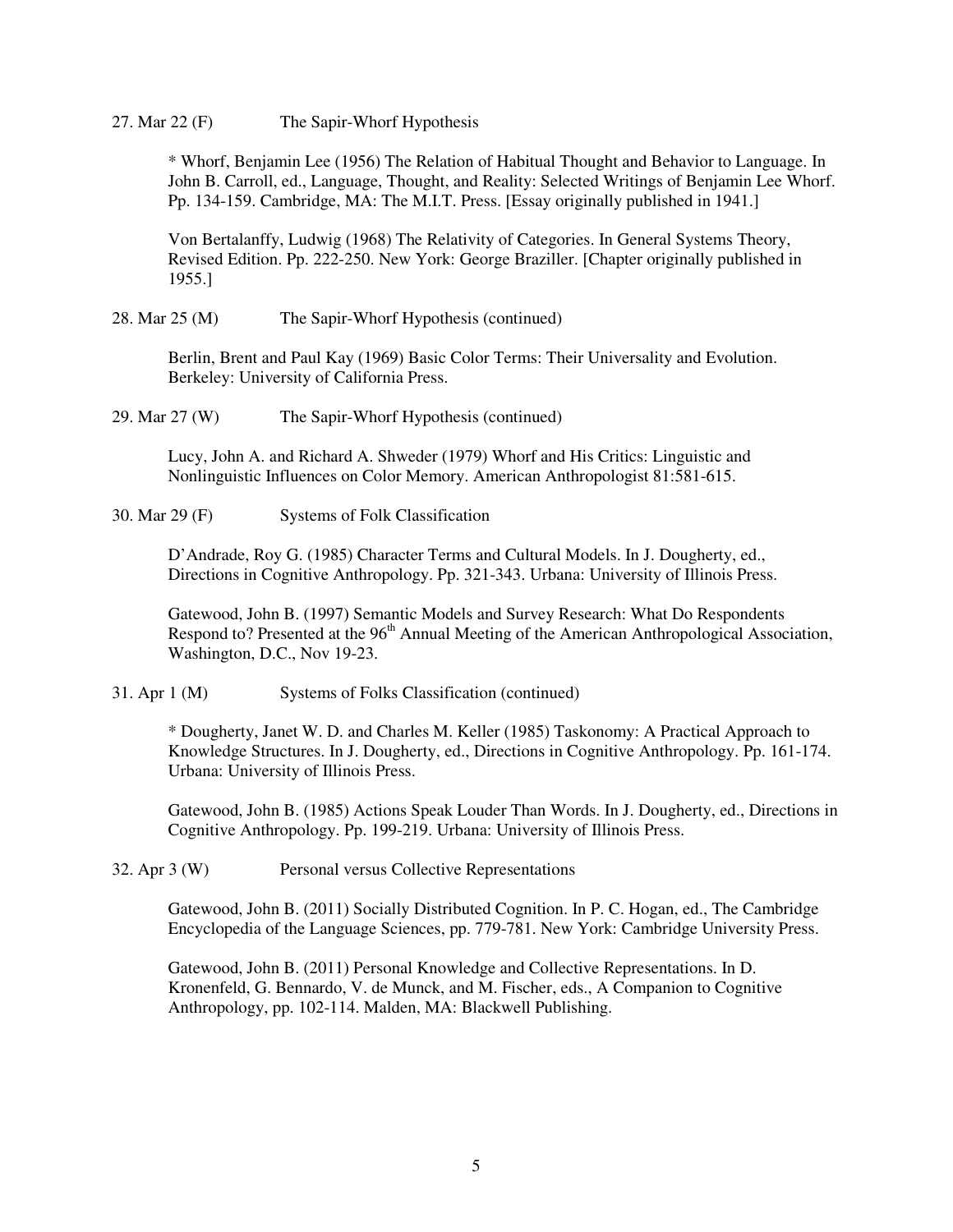33. Apr 5 (F) Personal versus Collective Representations (continued)

Gatewood, John B. (1983) Loose Talk: Linguistic Competence and Recognition Ability. American Anthropologist 85:378-387.

Gatewood, John B. (1993) Intracultural Variability and Problem-Solving. Presented at the 92<sup>nd</sup> Annual Meeting of the American Anthropological Association, Washington, D.C., Nov 17-21.

34. Apr 8 (M) Intracultural Variability

\* Boster, James S. (1985) "Requiem for the Omniscient Informant": There's Life in the Old Girl Yet. In J. Dougherty, ed., Directions in Cognitive Anthropology. Pp. 177-197. Urbana: University of Illinois Press.

| 35. Apr 10 (W) | Intracultural Variability (continued) |
|----------------|---------------------------------------|
|----------------|---------------------------------------|

Romney, A. Kimball, Susan C. Weller, and William H. Batchelder (1986) Culture as Consensus: A Theory of Culture and Informant Accuracy. American Anthropologist 88:313-338.

| 36. Apr 12 (F) | Intracultural Variability (continued) |  |
|----------------|---------------------------------------|--|
|----------------|---------------------------------------|--|

Boster, James S. and Jeffrey C. Johnson (1989) Form or Function: A Comparison of Expert and Novice Judgments of Similarity among Fish. American Anthropologist 91:866-889.

Dressler, William W. (2005) What's Cultural about Biocultural Research? Ethos 33:20-45.

37. Apr 15 (M) Cognitive Anthropology versus Cross-cultural Psychology

Boster, James S. (2011) Data, Method, and Interpretation in Cognitive Anthropology. In D. Kronenfeld, G. Bennardo, V. de Munck, and M. Fischer, eds., A Companion to Cognitive Anthropology, pp. 131-152. Malden, MA: Blackwell Publishing.

| 38. Apr 17 (W) | - [Lectures on recent research, i.e., no additional readings ] -<br>Conjoining Cultural Model Theory and Consensus Analysis<br>Gatewood & Lowe's (2006) pilot study of credit union employees |
|----------------|-----------------------------------------------------------------------------------------------------------------------------------------------------------------------------------------------|
| 39. Apr 19 (F) | Methodological Refinements to the Pilot Study<br>Gatewood & Lowe's (2008) follow-up study of credit union employees                                                                           |
| 40. Apr 22 (M) | Identifying the Meaning of the $2nd$ Factor from Consensus Analysis<br>Gatewood & Cameron's $(2009)$ study of TCI residents' perceptions of<br>tourism                                        |
| 41. Apr 24 (W) | Effects of Distributional Patterns on Key Indicators of Consensus<br>Gatewood & Lowe's $(2009)$ simulation study of perspectival diversity                                                    |
| 42. Apr 26 (F) | <b>Course Summary and Student Evaluations</b><br>D'Andrade (1995), Chapter 10                                                                                                                 |

Reminder: The SECOND EXAM will be held during the time assigned us in the "Final Exam Period." The second exam is not cumulative, but rather covers only the readings in Course Packet #2.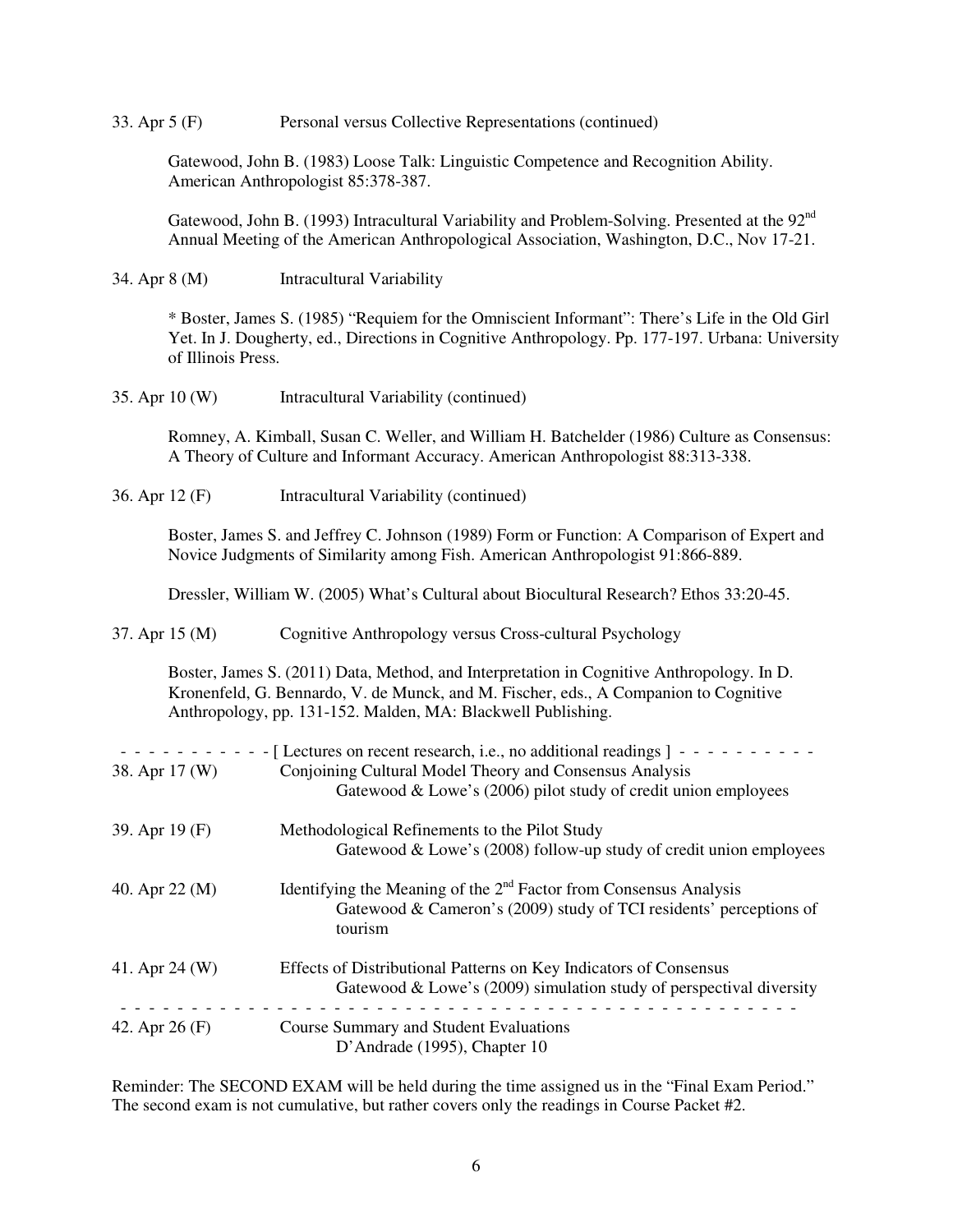### **Some General Books in Cognitive Anthropology**

(useful reference materials arranged chronologically... cited here in *American Anthropologist* format)

|  | Tyler, Stephen A., ed. |  |  |
|--|------------------------|--|--|
|--|------------------------|--|--|

- 1969 Cognitive Anthropology. New York: Holt, Rinehart and Winston.
- Spradley, James A., ed.
- 1972 Culture and Cognition: Rules, Maps, and Plans. San Francisco: Chandler.
- Ellen, Roy F., and David Reason, eds.
- 1979 Classifications in Their Social Context. New York: Academic Press.
- Casson, Ronald W., ed.

 1981 Language, Culture, and Cognition: Anthropological Perspectives. New York: Macmillan. Kempton, Willett

 1981 The Folk Classification of Ceramics: A Study of Cognitive Prototypes. New York: Academic Press.

Rogoff, Barbara, and Jean Lave, eds.

- 1984 Everyday Cognition: Its Development in Social Context. Cambridge, MA: Harvard University Press.
- Brown, Cecil
	- 1984 Language and Living Things: Uniformities in Folk Classification and Naming. New Brunswick, NJ: Rutgers University Press.
- Dougherty, Janet W. D., ed.
- 1985 Directions in Cognitive Anthropology. Urbana: University of Illinois Press.

Holland, Dorothy, and Naomi Quinn, eds.

1987 Cultural Models in Language and Thought. New York: Cambridge University Press.

Schwartz, Theodore, Geoffrey M. White, and Catherine A. Lutz, eds.

 1992 New Directions in Psychological Anthropology. New York: Cambridge University Press. D'Andrade, Roy G., and Claudia Strauss, eds.

1992 Human Motives and Cultural Models. New York: Cambridge University Press.

Berlin, Brent

 1992 Ethnobiological Classification: Principles of Categorization of Plants and Animals in Traditional Societies. Princeton, NJ: Princeton University Press.

Lucy, John A.

- 1992 Language Diversity and Thought: A Reformulation of the Linguistic Relativity Hypothesis. New York: Cambridge University Press.
- Wierzbicka, Anna
	- 1992 Semantics, Culture, and Cognition : Universal Human Concepts in Culture-Specific Configurations. New York : Oxford University Press.
- Kempton, Willett, James S. Boster, and Jennifer A. Hartley
	- 1995 Environmental Values in American Culture. Cambridge, MA: MIT Press.

Kronenfeld, David B.

 1996 Plastic Glasses and Church Fathers: Semantic Extension from the Ethnoscience Tradition. New York: Oxford University Press.

Shore, Bradd

 1996 Culture in Mind: Cognition, Culture, and the Problem of Meaning. New York: Oxford University Press.

Keller, Charles M., and Janet D. Keller

1996 Cognition and Tool Use: The Blacksmith at Work. New York: Cambridge University Press.